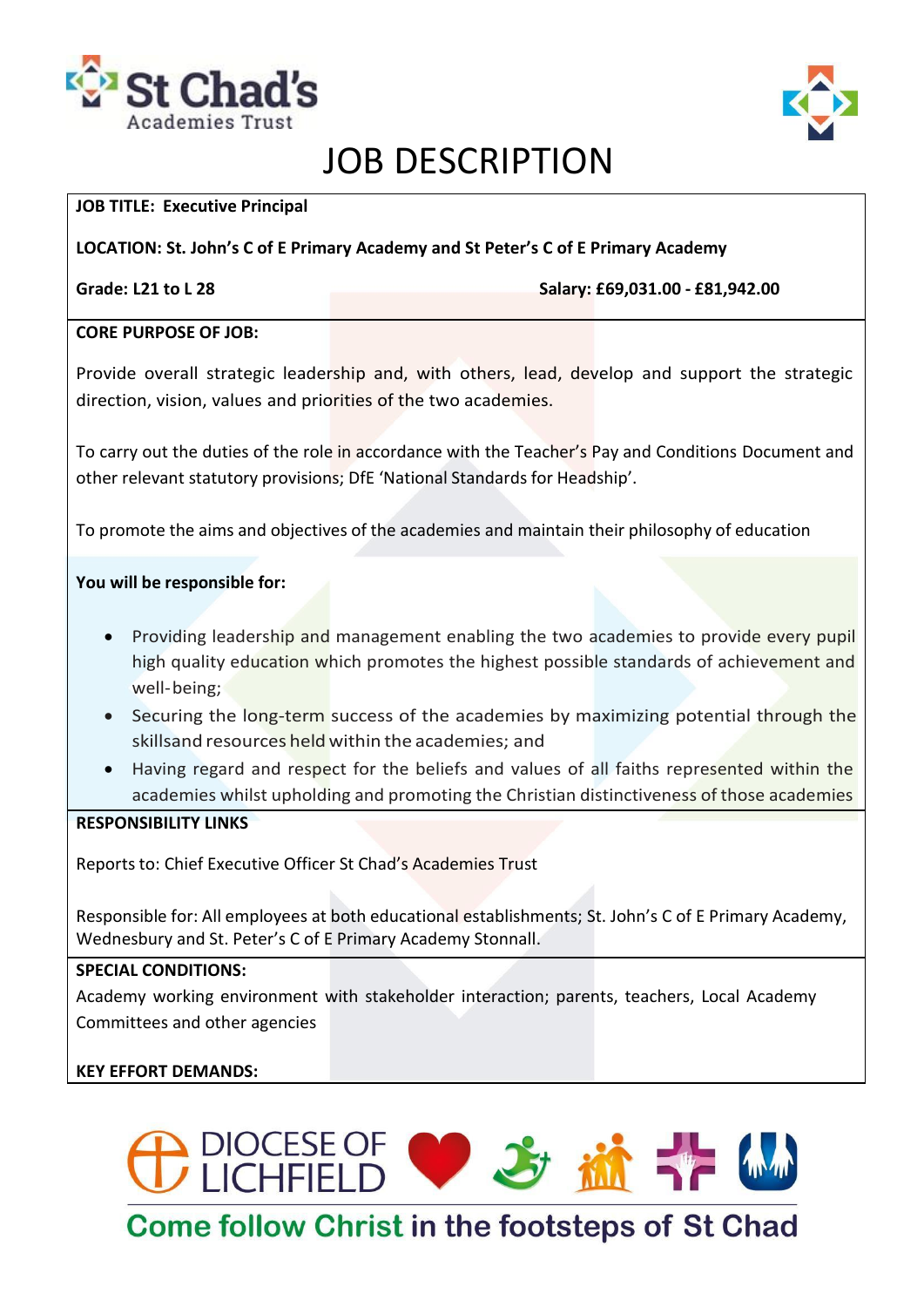



- To foster good relationships with all members of St Chad's Academies Trust, staff, parents and Local Academy Committee members and to maintain effective communication with all stakeholders and external organisations across both educational establishments; and
- Promote and manage effective and appropriate use of time at both educational establishments to ensure due diligence

#### **KEY RESPONSIBILITIES:**

- To work in strong collaboration with the Trust;
- To maintain and develop effective working relationships with Heads of School;
- To act as an exemplar leader and manager;
- Ensure and prepare both academies (staff) are Ofsted and Section 48 Inspections ready; and
- To work closely with both Local Academy Committees providing appropriate and timely information so that they carry out their roles and responsibilities effectively

#### **SUMMARY MAIN ACTIVITIES (across the two educational establishments):**

- Work with Local Academy Committees to create the strategic vision for the academies;
- Support and guide Heads of School by providing good leadership and management models/tools for them to utilise;
- Ensure a continuous and consistent focus on pupils' achievement, using data and benchmarks to monitor progress;
- Establish creative, responsive and effective approaches to learning and teaching;
- Set high expectations and set stretching targets for each academy community;
- Monitor, evaluate and review academy practice and promote improvement strategies;
- Tackle under-performance at all levels across the two establishments;
- Develop effective communication strategies across the two establishments;
- Work closely with the Improvement Adviser to maintain high standards across both academies; and
- Work closely with the Christian Distinctiveness Adviser to maintain and promote the Christian Distinctiveness of both academies

#### **THE FOUR DOMAINS OF HEADSHIP**

**Domain 1: Qualities and knowledge**

**The Executive Principal will ensure that his/her leadership demonstrates commitment to promoting and developing the school's Christian Distinctiveness through the search for excellence in all areas of this work.**



**Come follow Christ in the footsteps of St Chad**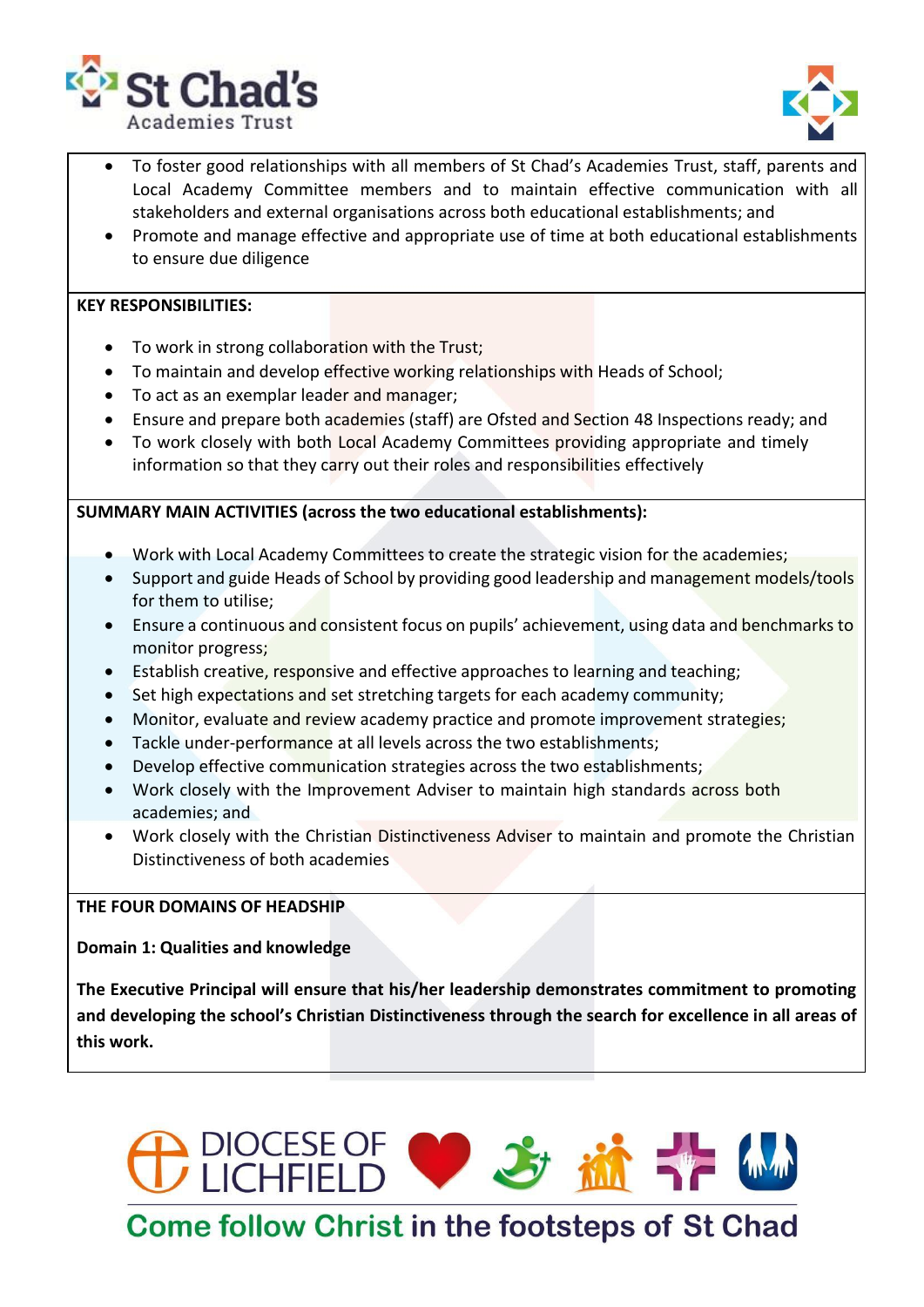



The Executive Principal will:

1. Work with all stakeholders to create and promote an educational vision and values for the academies which takes account of the Christian mission and of the diversity, values and experiences of the academies and the communities they serve.

2. As an employee of St Chad's Academies Trust, understand that s/he is accountable to the CEO and the wider Trust Board and provide an accurate evaluation of the academy's strengths and areas for improvement as required.

3. Hold and articulate the moral purpose focused on providing a world class education for the pupils they serve.

4. Demonstrate optimistic personal behaviour, positive relationships and attitudes towards their pupils and staff, and towards parents, Local Academy Committee members, the Trust, Diocese and wider community.

5. Lead by example, with integrity, creativity, resilience, and clarity, drawing on their scholarship, expertise and skills and that of those around them.

6. Sustain wide, current knowledge and understanding of education and school systems locally, nationally and globally, and pursue continuous professional development.

7. Work with political and financial astuteness, within a clear set of principles centred on the academy's Christian visions, ably translating local, national and Diocesan policy into the academy's context.

8. Communicate compellingly the academy's vision and drive the strategic leadership, empowering all pupils and staff to excel.

#### **Domain 2: Pupils and Staff**

**Executive Principal leads a learning community rooted in Christian belief and principles. The search for excellence is given expression in learning and teaching which recognise pupils' individual worth. The Executive Principal will lead the academy's communities in promoting positive attitudes to learning amongst pupils and staff.**

The Executive Principal will:

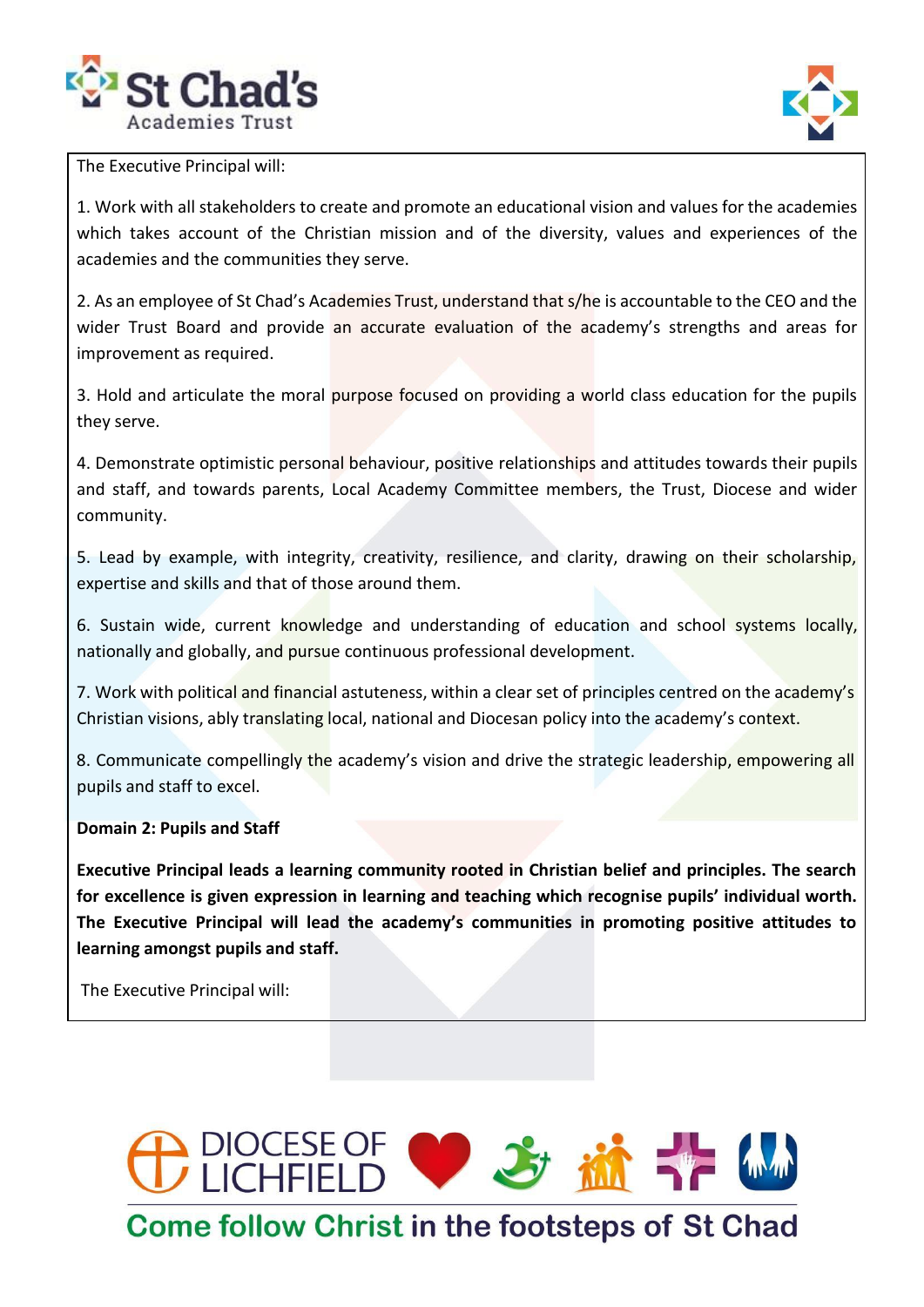



1. Demand ambitious standards of achievement and attendance for all pupils, overcoming disadvantage and advancing equality, instilling a strong sense of accountability in staff for the impact of their work on pupils' outcomes.

2. Ensure high quality provision for pupils' spiritual, moral, social and cultural education in line with the Christian teachings, St Chad's Academies Trust guidelines, purpose and aims of the academies

3. Secure excellent teaching through an analytical understanding of how pupils learn and of the core features of successful classroom practice and curriculum design, leading to rich curriculum opportunities and pupils' well-being, taking full account of the academy's Christian Distinctiveness.

3. Establish an educational culture of 'open classrooms' as a basis for sharing best practice within and between academies/ schools, drawing on and conducting relevant research and robust data analysis.

4. Create an ethos based on Christian values within which all staff are motivated and supported to develop their own skills and subject knowledge, and to support each other.

5. Identify emerging talents, coaching current and aspiring leaders in a climate where excellence is the standard, leading to clear succession planning. Hold all staff to account for their professional conduct and practice.

6. Develop and implement a curriculum which is strongly connected to teaching, assessment and standards, providing exciting and appropriate experiences for pupils which deliver a high quality education for all.

### **Domain 3: Systems and Processes**

**All deployment of staff, finance, material resources, time and energy should promote the common good of the community in accordance with the academy's Mission Statement.**

The Executive Principal will:

1. Ensure that the academy systems, organisation and processes are well-considered, efficient and fit for purpose, upholding the principles of transparency, integrity and are fully compliant with all St Chad's Academies Trust policies and procedures and statutory requirements. Ensure arrangements for the daily Act of Collective Worship and the spiritual life of the academies.

2. Provide a safe, calm and well-ordered environment for all pupils and staff, focused on safeguarding pupils and developing their exemplary behaviour in the academy and in the wider society; ensure that



## **Come follow Christ in the footsteps of St Chad**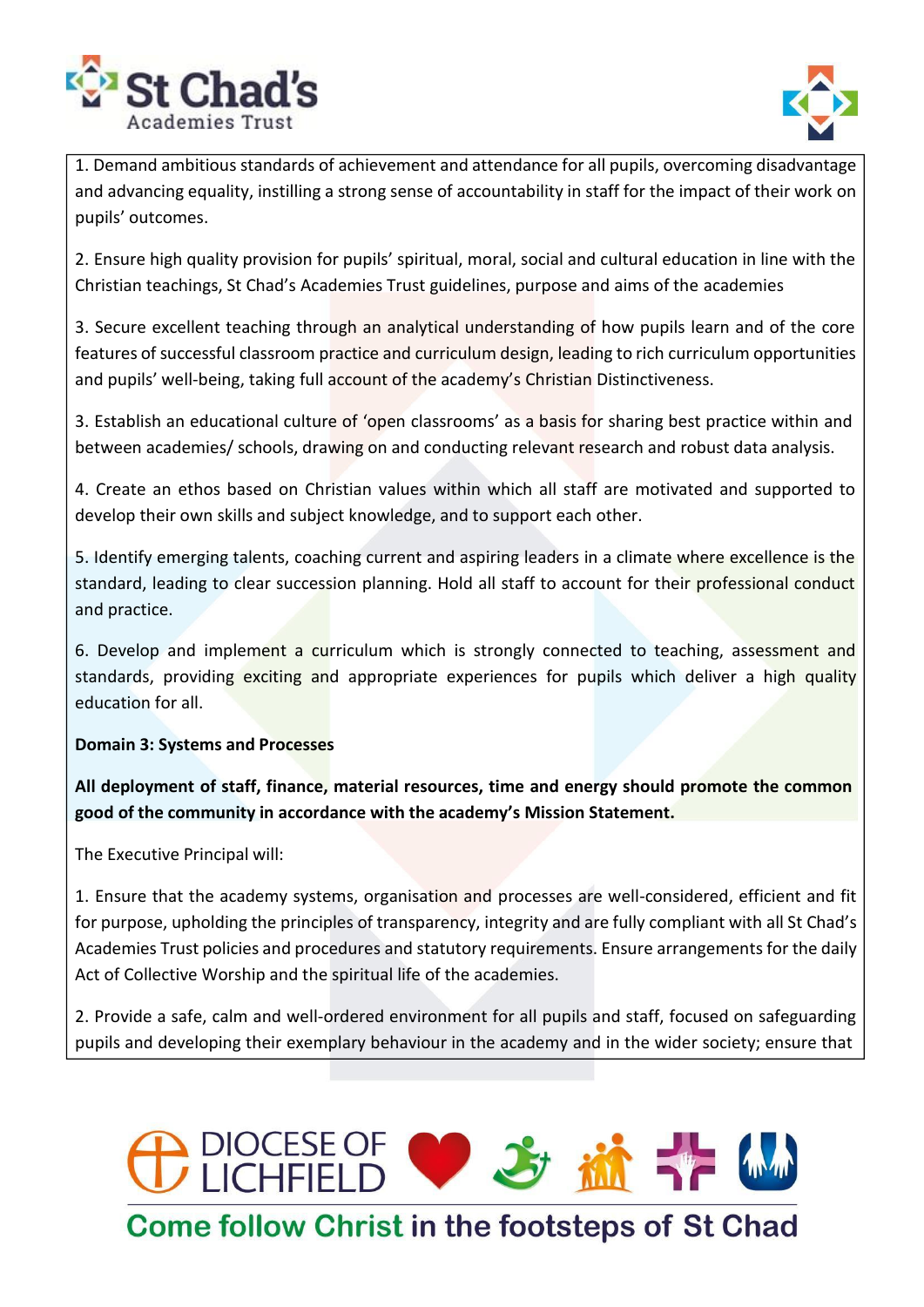



all policies and procedures regarding safeguarding are embedded and updated, in line with all appropriate documentation.

3. Establish rigorous, fair and transparent systems and measures for managing the performance of all staff, addressing any under-performance, supporting staff to improve and valuing excellent practice.

4. Welcome strong governance and actively support the Local Academy Committee to understand its role and deliver its functions effectively in line with St Chad's Academies Trust guidelines – in particular its functions to set academy strategy and hold the Executive Principal to account for pupil, staff and financial performance.

5. Exercise strategic, curriculum-led strategic planning to ensure the equitable deployment of budgets and resources, in the best interests of pupils' achievements, the academy's sustainability and its Christian character.

6. Distribute leadership throughout the organisation, forging teams of colleagues who have distinct roles and responsibilities and hold each other to account for their decision making.

### **Domain 4: The Self-Improving School System**

The Executive Principal is responsible for the mission of the academy to the local and wider community and **beyond. The Executive Principal shares responsibility for leadership of the wider educational system and should be aware that academy improvement and community development are interdependent.**

In a spirit of collaboration with St Chad's Academies Trust, its network of academies and other schools, to secure the principles of equity and entitlement, the Executive Principal will:

1. Create outward-facing academies, which work with other academies/ schools within the Trust and beyond, organisations and the local community, in a climate of mutual challenge, to champion best practice and secure excellent achievements for all pupils. Build an academy culture and curriculum which take account of the richness and diversity of the academy communities.

2. Develop effective relationships with fellow professionals, colleagues in other public services, parents/carers and the parish community to improve academic and social outcomes for all pupils.

3. Challenge educational orthodoxies in the best interests of achieving excellence, harnessing the findings of well-evidenced research to frame self-regulating and self-improving academies/ schools.

4. Shape the current and future quality of the teaching profession through high quality training and sustained professional development of all staff.

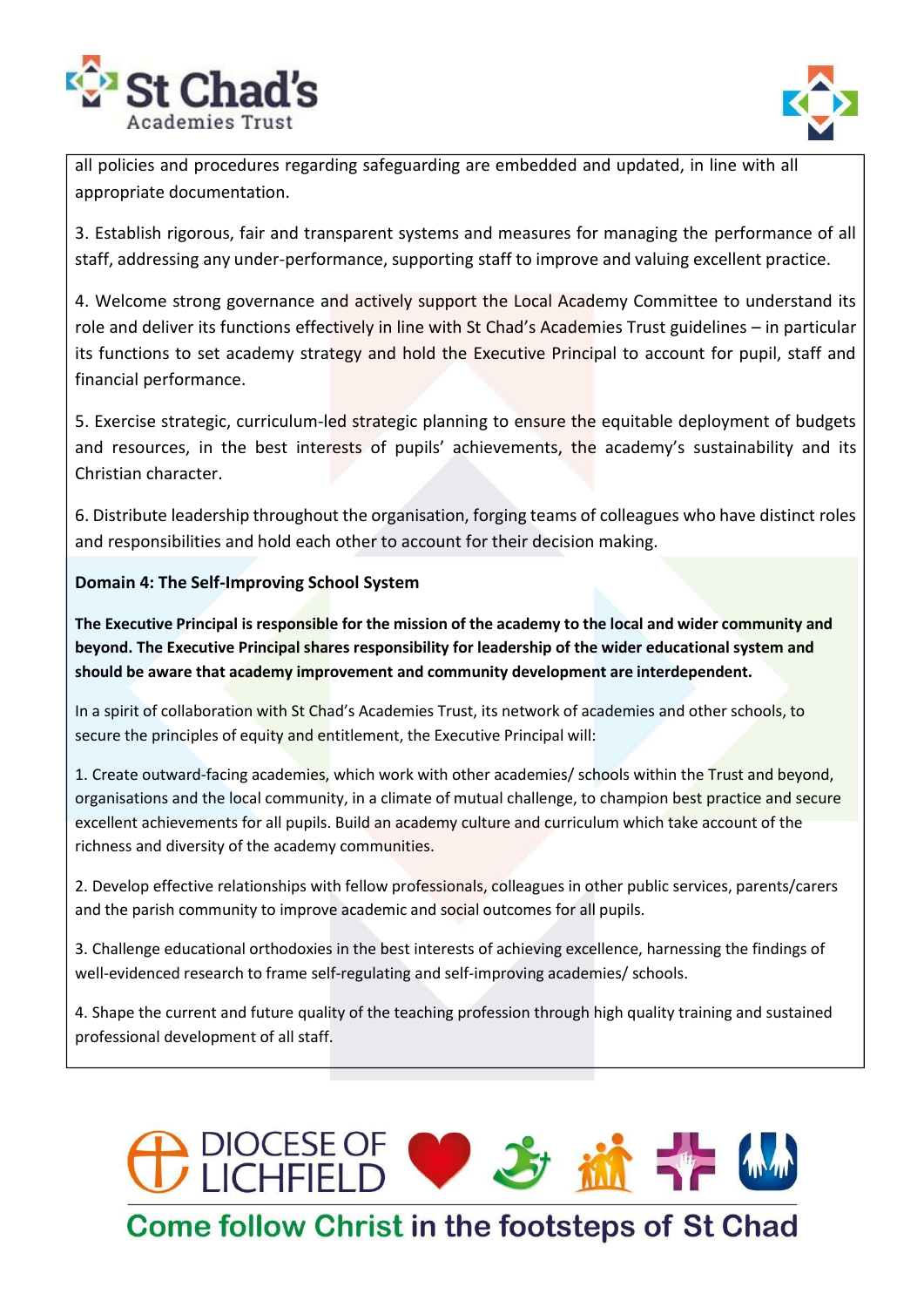



5. Model entrepreneurial and innovative approaches to academy/ school improvement, leadership and governance, confident of the vital contribution of internal and external accountability.

6. Inspire and influence others, within and beyond academies/ schools, to believe in the fundamental importance of education in young people's lives and to promote the value of education.

Any other duties which are commensurate with the grading of the post.

**DATE PREPARED: March 2022**

| <b>KNOWLEDGE AND QUALIFICATIONS</b>                                                                                                                       | <b>Essential</b> | <b>MOA</b> |
|-----------------------------------------------------------------------------------------------------------------------------------------------------------|------------------|------------|
|                                                                                                                                                           | <b>Desirable</b> |            |
| <b>Graduate with Qualified Teacher Status</b>                                                                                                             | Е                | A/C        |
| Up to date knowledge in subject, national policy, pedagogy, classroom<br>management strategies research/ inspection findings and statutory<br>requirement | E                | A/I        |
| Comprehensive knowledge and implementation of effective                                                                                                   | E                | A/I        |
| performance management                                                                                                                                    |                  |            |
| Good understanding of the expectations of external validations: Ofsted<br>/SIAMS                                                                          | E                | A/I        |
| <b>EXPERIENCE</b>                                                                                                                                         |                  |            |
| Proven track record of successful school improvement and leadership                                                                                       | E.               | A/IR       |
| An excellent classroom practitioner with the highest expectations for                                                                                     | E                | A/IR       |
| the welfare and progress of all children                                                                                                                  |                  |            |
| Have a thorough understanding of curriculum development                                                                                                   | D                | A/1/R      |
| Experience of monitoring and improving the quality of teaching and<br>learning                                                                            | E                | A/1/R      |
| Proven experience of developing good working relationships with all<br>stakeholders                                                                       | D                | A/1/R      |
| Proven experience in the analysis of performance data for the<br>purposes of target setting and evaluation                                                | Е                | A/1/R      |
| Demonstrate experience of whole school strategic and financial<br>planning                                                                                | Е                | A/1/R      |
| Proven experience of accurate self-evaluation and school<br>improvement planning                                                                          | E                | A/1/R      |
| Have a proven commitment to excellent and respectful behaviour<br>from the whole school community                                                         | Е                | A/1/R      |